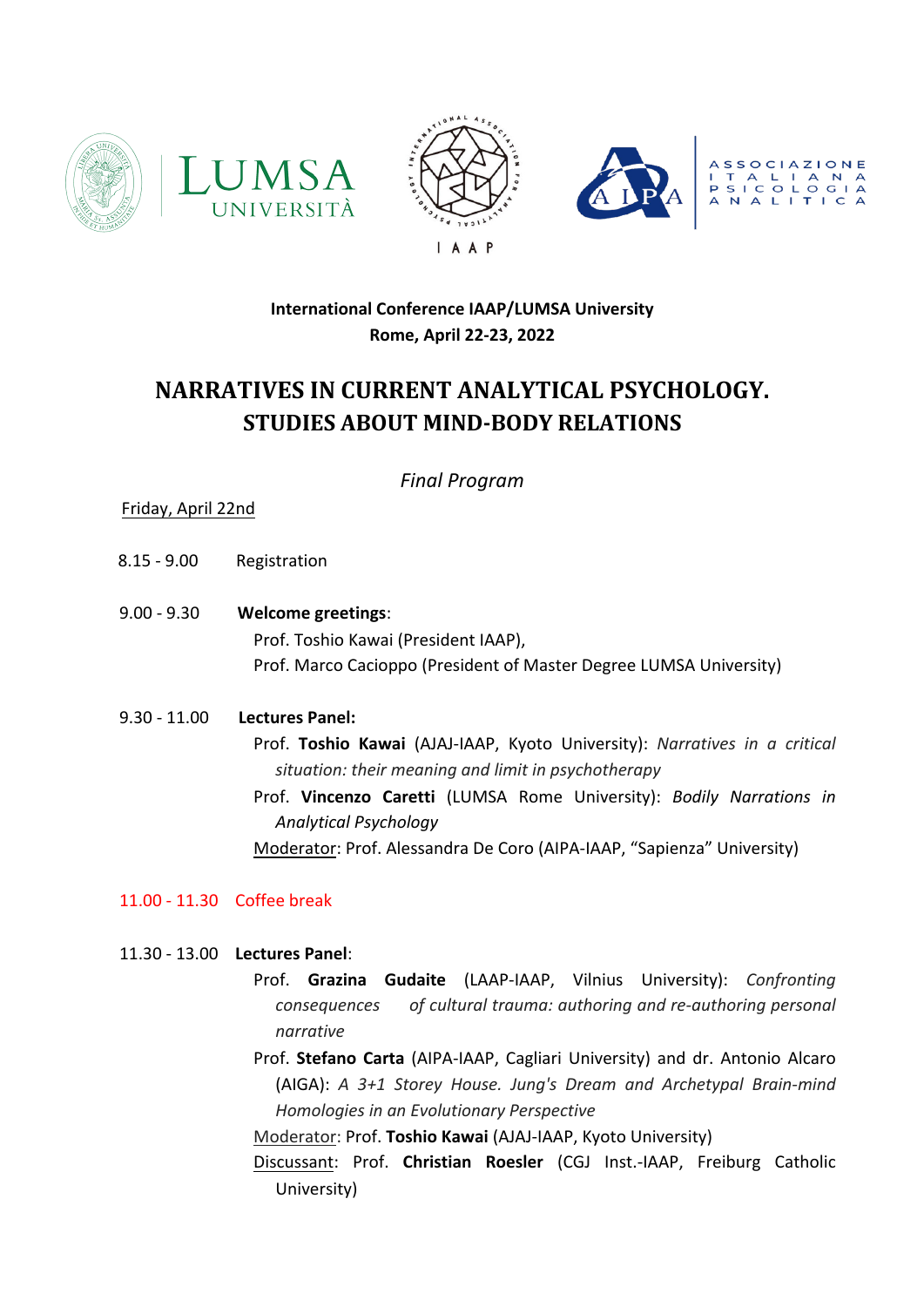#### 13.00 - 14.30 Free time for lunch

14.30 - 16.00 **Panel-1 Research Studies** conducted by Prof**. Vincenzo Caretti** (LUMSA): **Anna Chiara Franquillo***: Observing the relationship between personality disorders and psychosomatic dysregulation in adolescence;* **Gaia Cuzzocrea & Camilla Guccione**: *Separation anxiety and autonomic regulation in preadolescents with vasovagal syncope*; **Arianna Cantiano**: *Perspectives on Parenting: perinatal maternal and paternal depression in at-risk couples*; **Francesca Maria Salerno**: *Mindfulness and psychotherapy: an integrative* 

#### 16.00 - 16.30 Coffee break

16.30 - 18.00 **Panel-2 Research Studies** conducted by Prof. **Anna Maria Speranza** ("Sapienza" University):

*and basic approach for therapists and therapies*.

- **Marta Mirabella**: *The body I live in: perceptions and meanings of body uneasiness in trans\* and gender non conforming subjects*;
- **Marianna Liotti**: *What cannot be spoken: use of the Adult Attachment Interview to investigate childhood memories and trauma narratives in a sample of IPV victims*;
- **Lorenzo Moccia & Maria Quintigliano**: *Mind-Body interactions in Gambling Disorder: insights from clinical phenomenology to neurophysiological research*;
- **Alexandro Fortunato**: *Construction of clinician-report evaluation tools and their function in treatment*.

#### Saturday April 23rd

8.15 - 9.00 **Social Dream Matrix:** conducted by Dr. Misser Berg (DSAP-IAAP) and Dr. Luisa Zoppi (AIPA-IAAP)

#### 9.30 - 11.00 **Lectures Panel**:

Prof. **Luigi Janiri** (Catholic University SACRED HEARTH and LUMSA, Rome): *Psychoanalytic narratives or micronarratives in the postmodern era.* Prof. **Luigi Abbate** (CIPA-IAAP and LUMSA University): *When the body needs to speak: illness as an invitation to narration*. Moderator: Prof. **Vincenzo Caretti** (LUMSA University)

11.00 - 11.30 Coffee break